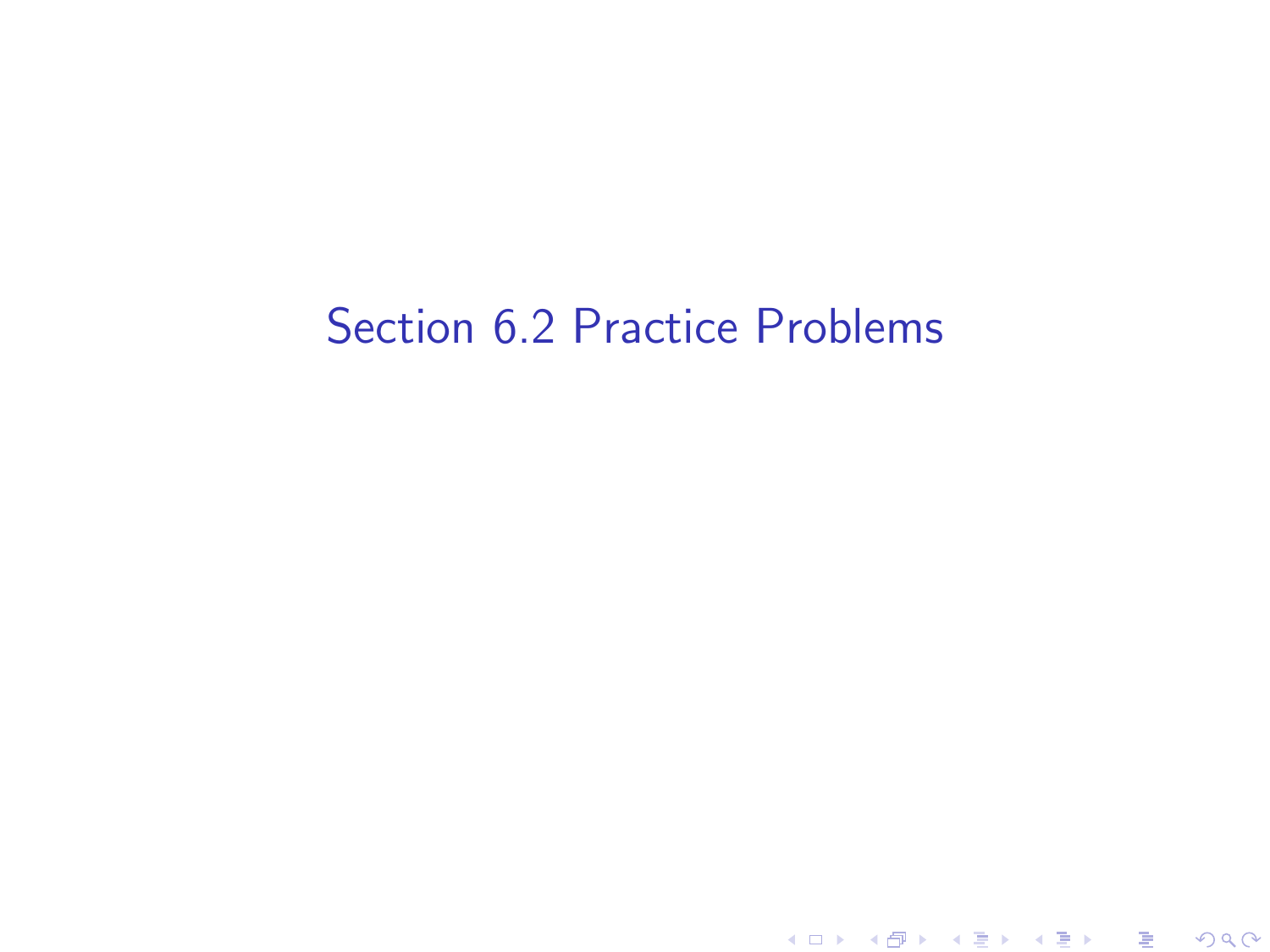# Equivalence Practice Problems

Use known equivalences.

- Prove that  $A \lor B \to C \equiv (A \to C) \land (B \to C)$ .
- Prove that  $(A \rightarrow B) \vee (\neg A \rightarrow B)$  is a tautology (i.e., show it is equivalent to true).

**KORKARYKERKER POLO** 

• Prove that  $A \rightarrow B \equiv (A \land \neg B) \rightarrow$  False.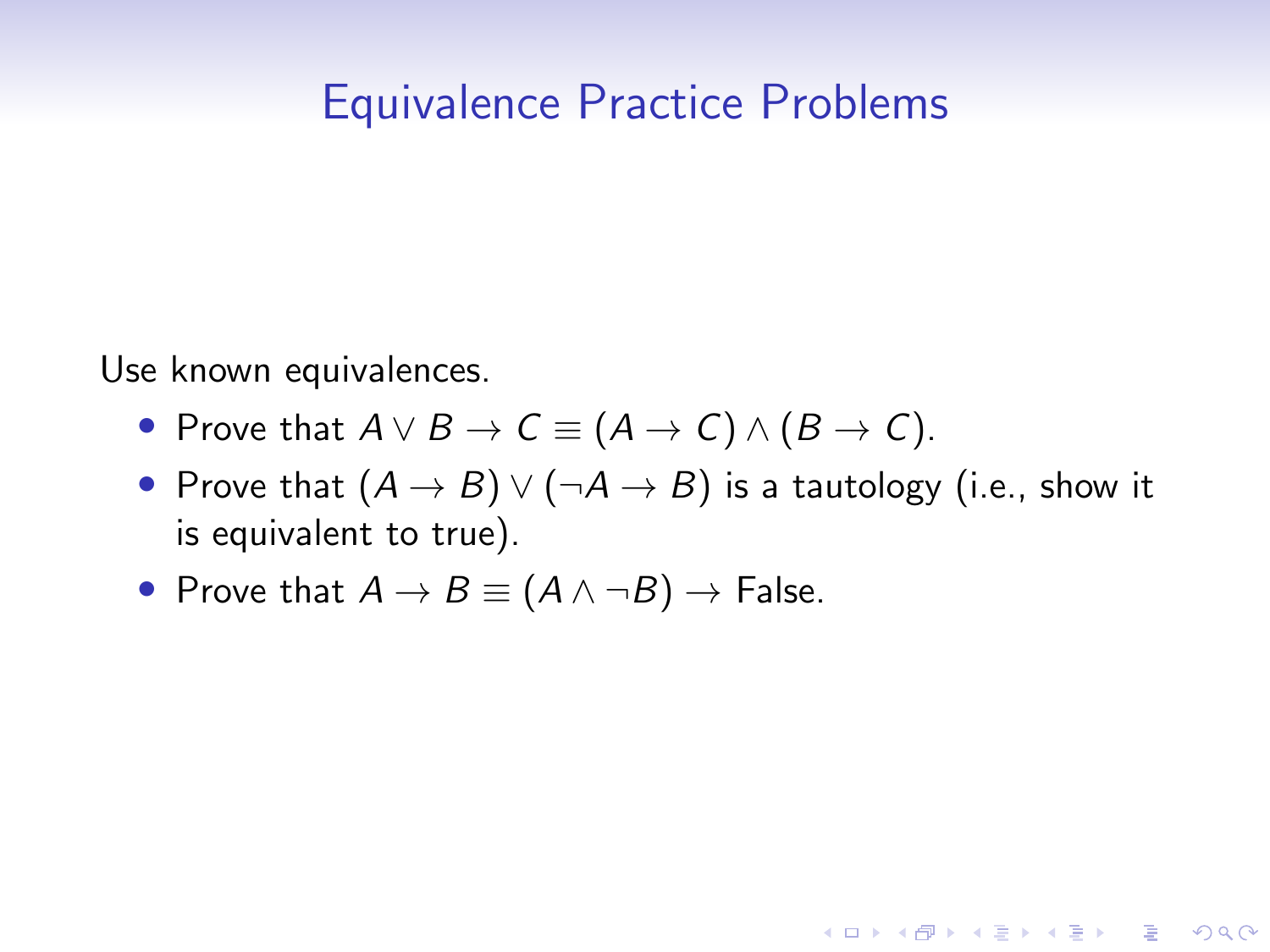- Example: Use equivalences to show that  $A \vee B \rightarrow C \equiv \neg (A \vee B) \vee C$
- Proof:

$$
A \vee B \to C \equiv \neg(A \vee B) \vee C
$$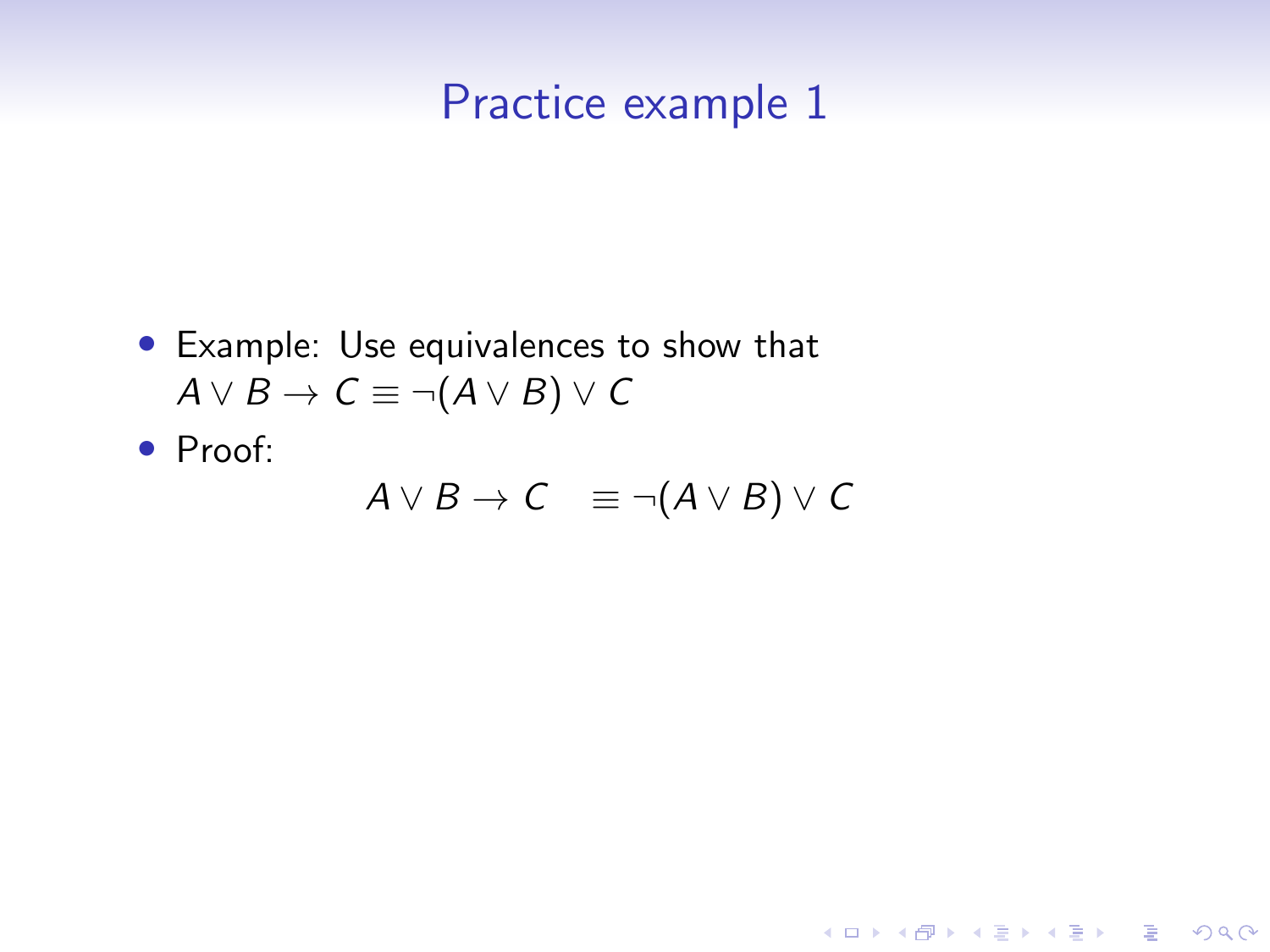- Example: Use equivalences to show that  $A \vee B \rightarrow C \equiv \neg (A \vee B) \vee C$
- Proof:

$$
A \lor B \to C \equiv \neg(A \lor B) \lor C
$$
  

$$
\equiv (\neg A \land \neg B) \lor C
$$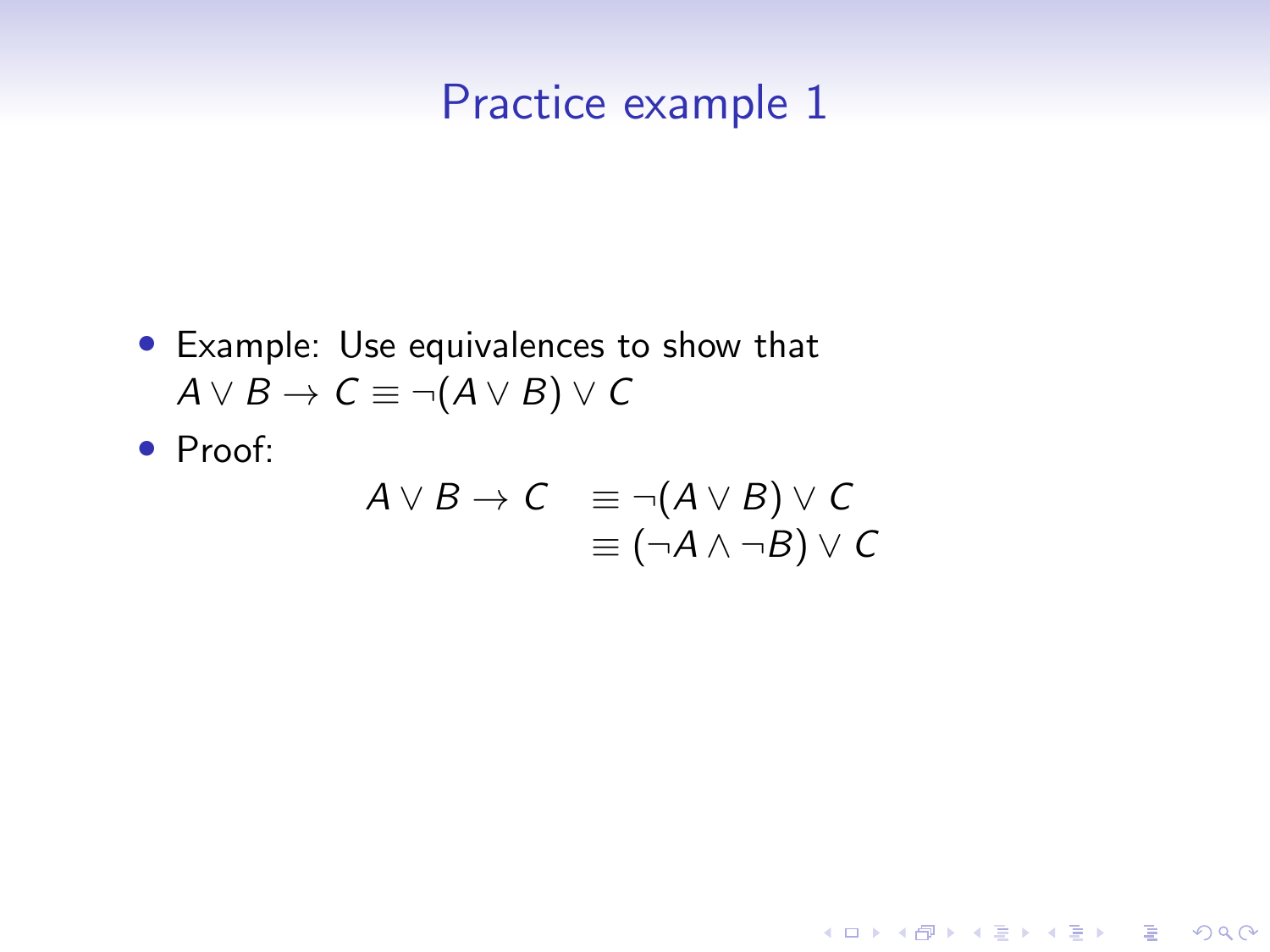- Example: Use equivalences to show that  $A \vee B \rightarrow C \equiv \neg(A \vee B) \vee C$
- Proof:

$$
A \lor B \to C \equiv \neg(A \lor B) \lor C
$$
  

$$
\equiv (\neg A \land \neg B) \lor C
$$
  

$$
\equiv (\neg A \lor C) \land (\neg B \lor C)
$$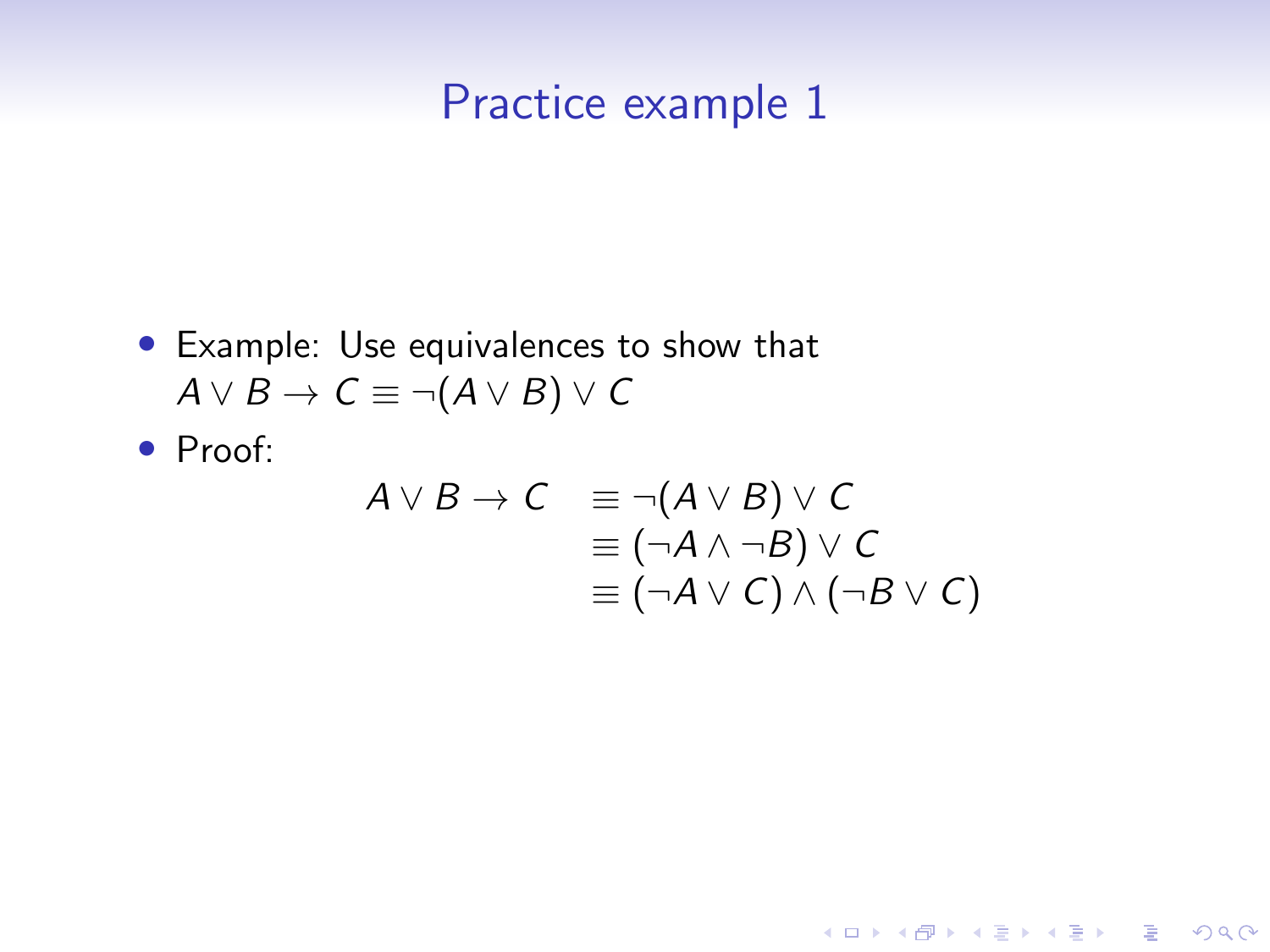• Example: Use equivalences to show that  $A \vee B \rightarrow C \equiv \neg (A \vee B) \vee C$ 

• Proof:

$$
A \lor B \to C \equiv \neg(A \lor B) \lor C
$$
  
\n
$$
\equiv (\neg A \land \neg B) \lor C
$$
  
\n
$$
\equiv (\neg A \lor C) \land (\neg B \lor C)
$$
  
\n
$$
\equiv (A \to C) \land (B \to C)
$$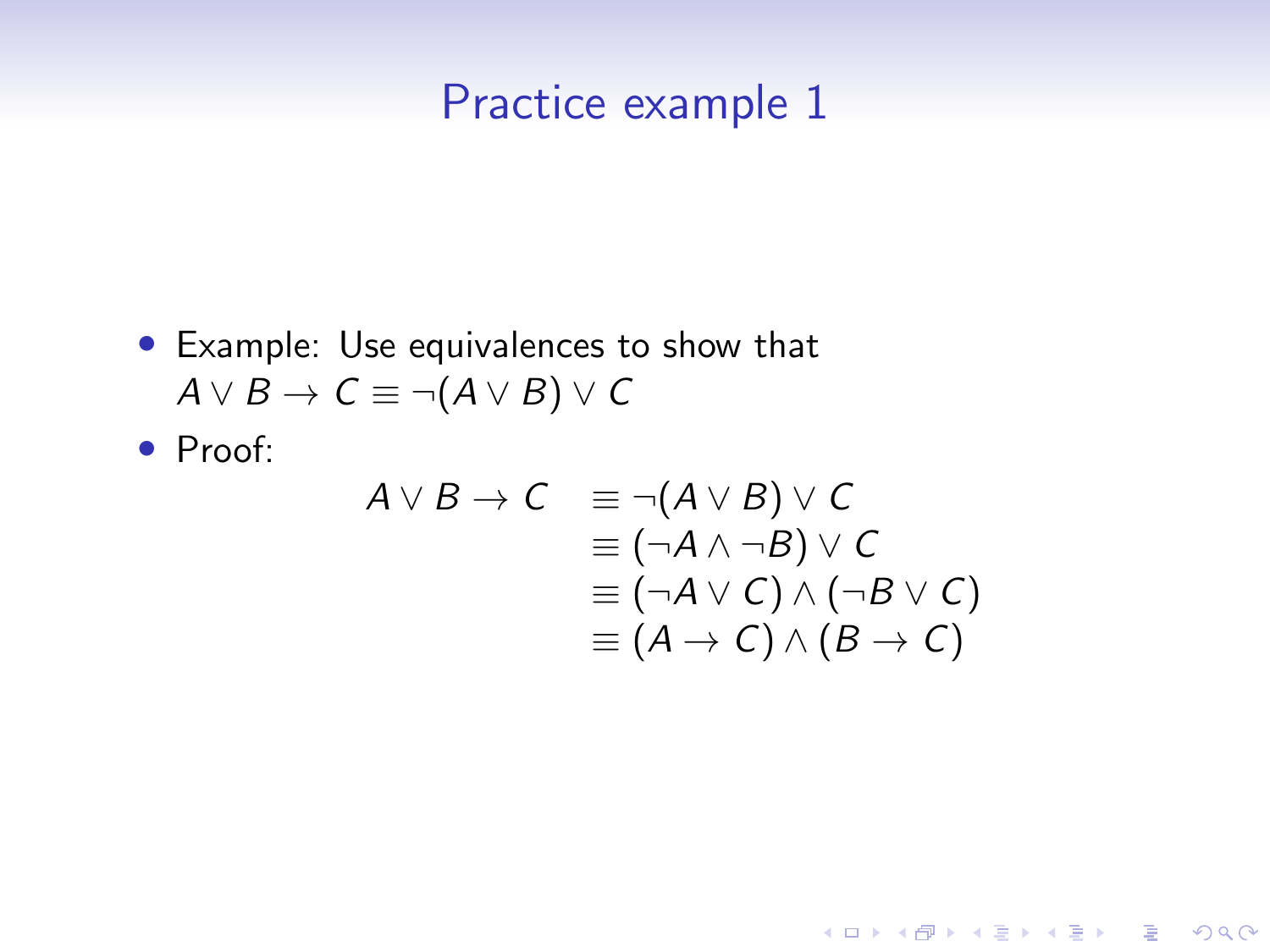- Prove that  $(A \rightarrow B) \vee (\neg A \rightarrow B)$  is a tautology (i.e., show it is equivalent to true).
- Proof:

$$
(A \to B) \lor (\neg A \to B) \equiv (\neg A \lor B) \lor (\neg \neg A \lor B)
$$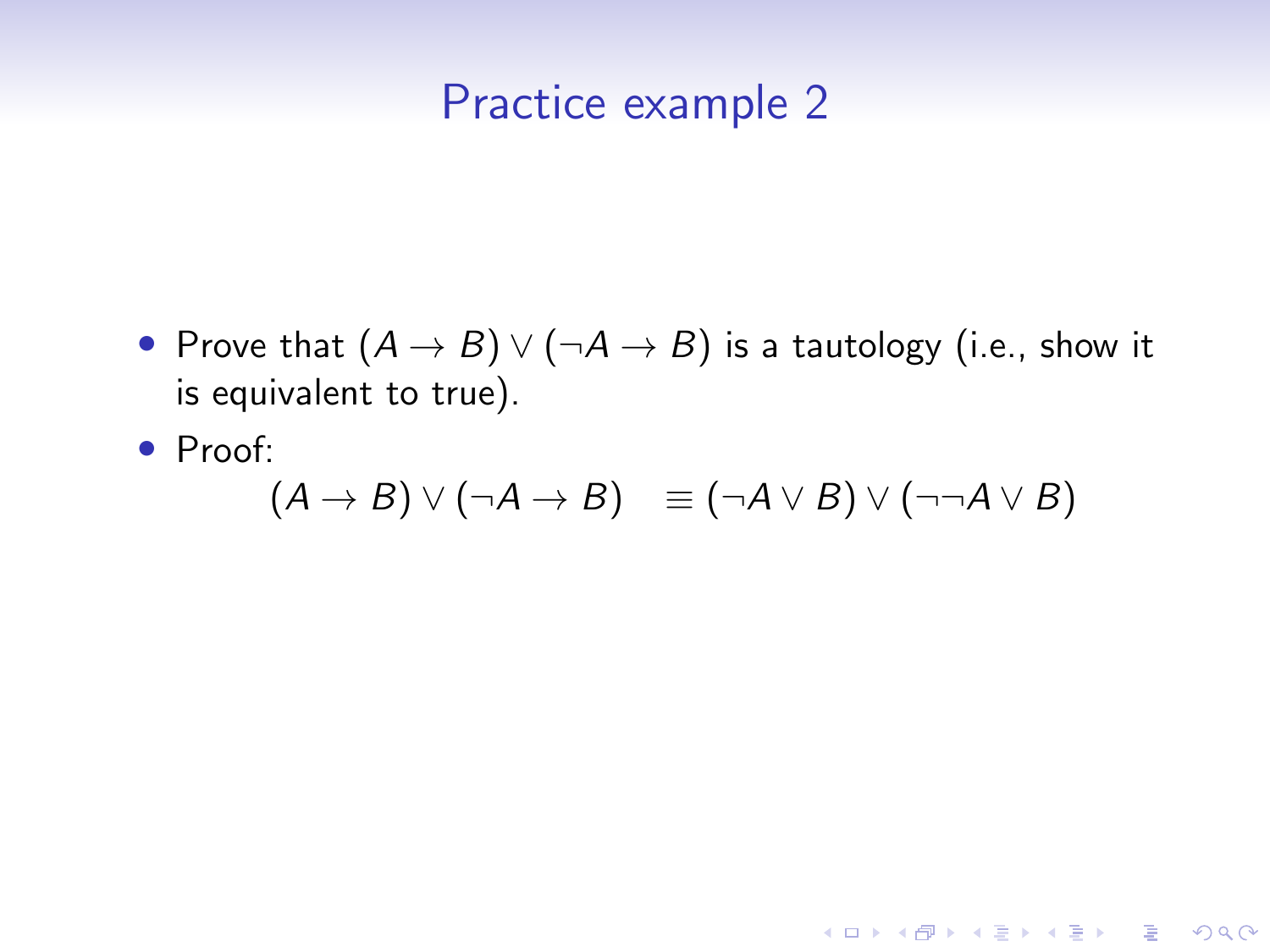- Prove that  $(A \rightarrow B) \vee (\neg A \rightarrow B)$  is a tautology (i.e., show it is equivalent to true).
- Proof:

$$
(A \rightarrow B) \vee (\neg A \rightarrow B) \equiv (\neg A \vee B) \vee (\neg \neg A \vee B) \equiv (A \vee \neg A) \vee (B \vee B)
$$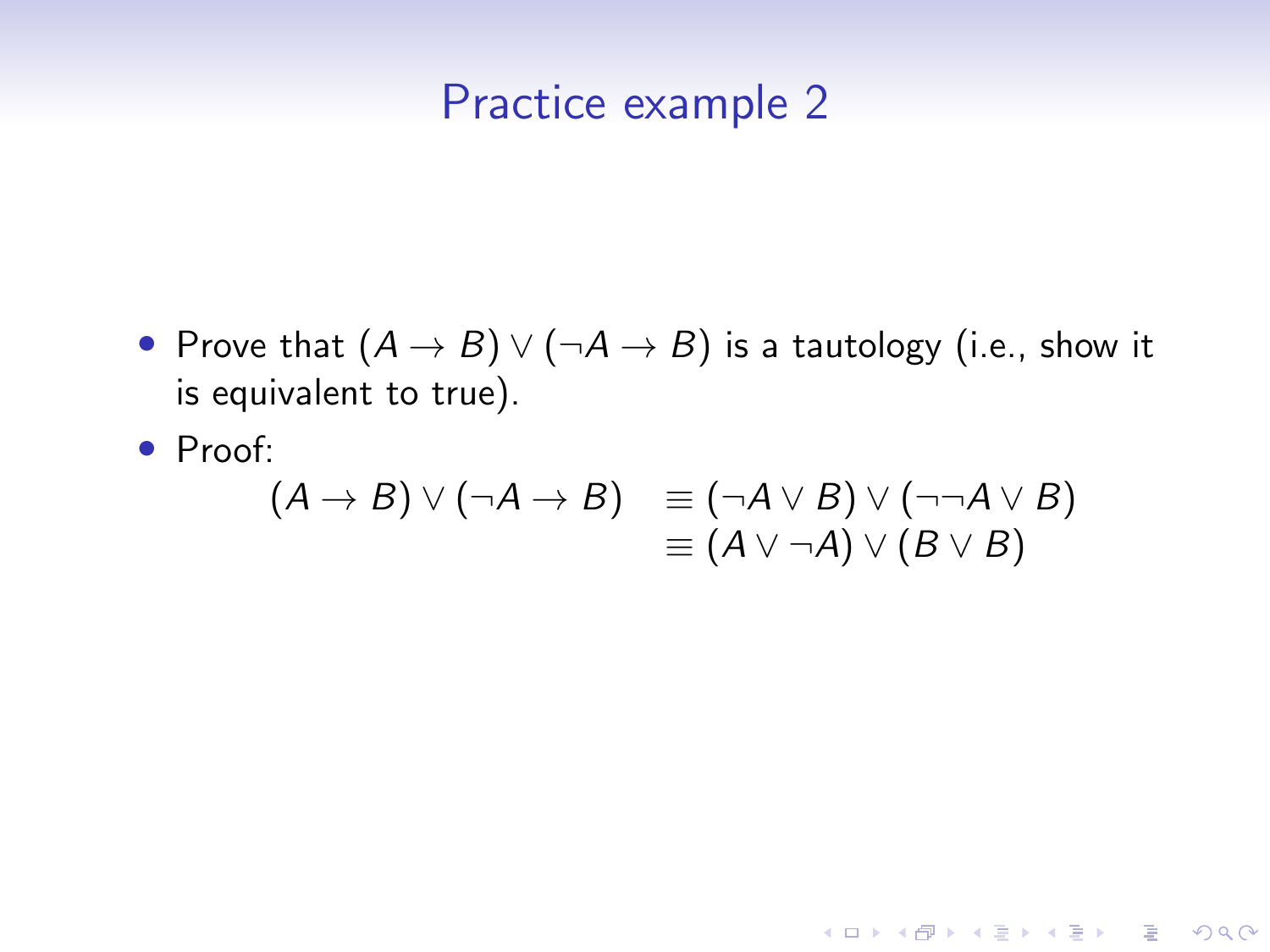- Prove that  $(A \rightarrow B) \vee (\neg A \rightarrow B)$  is a tautology (i.e., show it is equivalent to true).
- Proof:

$$
(A \rightarrow B) \lor (\neg A \rightarrow B) \equiv (\neg A \lor B) \lor (\neg \neg A \lor B)
$$
  

$$
\equiv (A \lor \neg A) \lor (B \lor B)
$$
  

$$
\equiv \text{True} \lor B
$$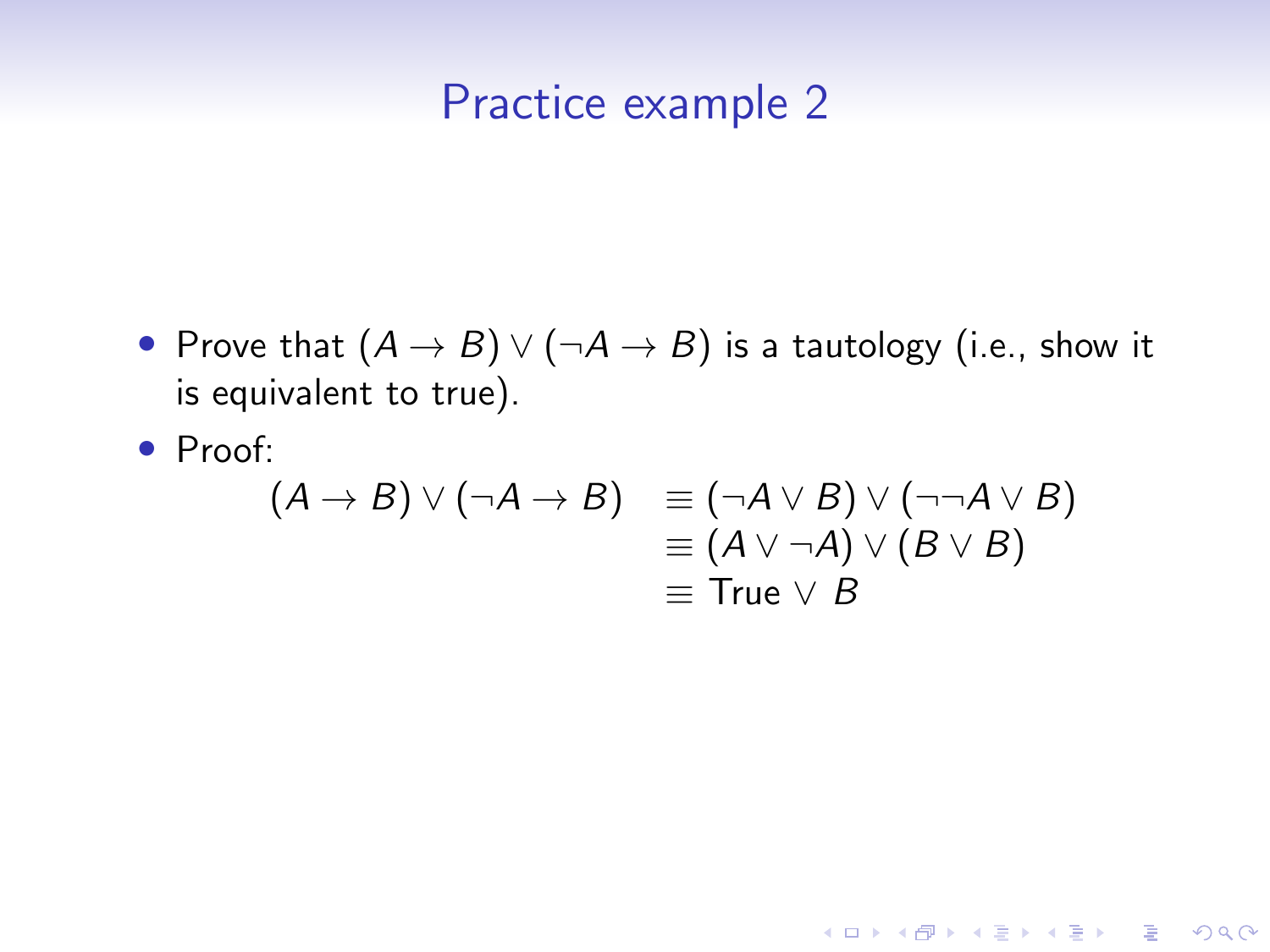- Prove that  $(A \rightarrow B) \vee (\neg A \rightarrow B)$  is a tautology (i.e., show it is equivalent to true).
- Proof:

$$
(A \rightarrow B) \lor (\neg A \rightarrow B) \equiv (\neg A \lor B) \lor (\neg \neg A \lor B)
$$
  
\n
$$
\equiv (A \lor \neg A) \lor (B \lor B)
$$
  
\n
$$
\equiv \text{True} \lor B
$$
  
\n
$$
\equiv \text{True}
$$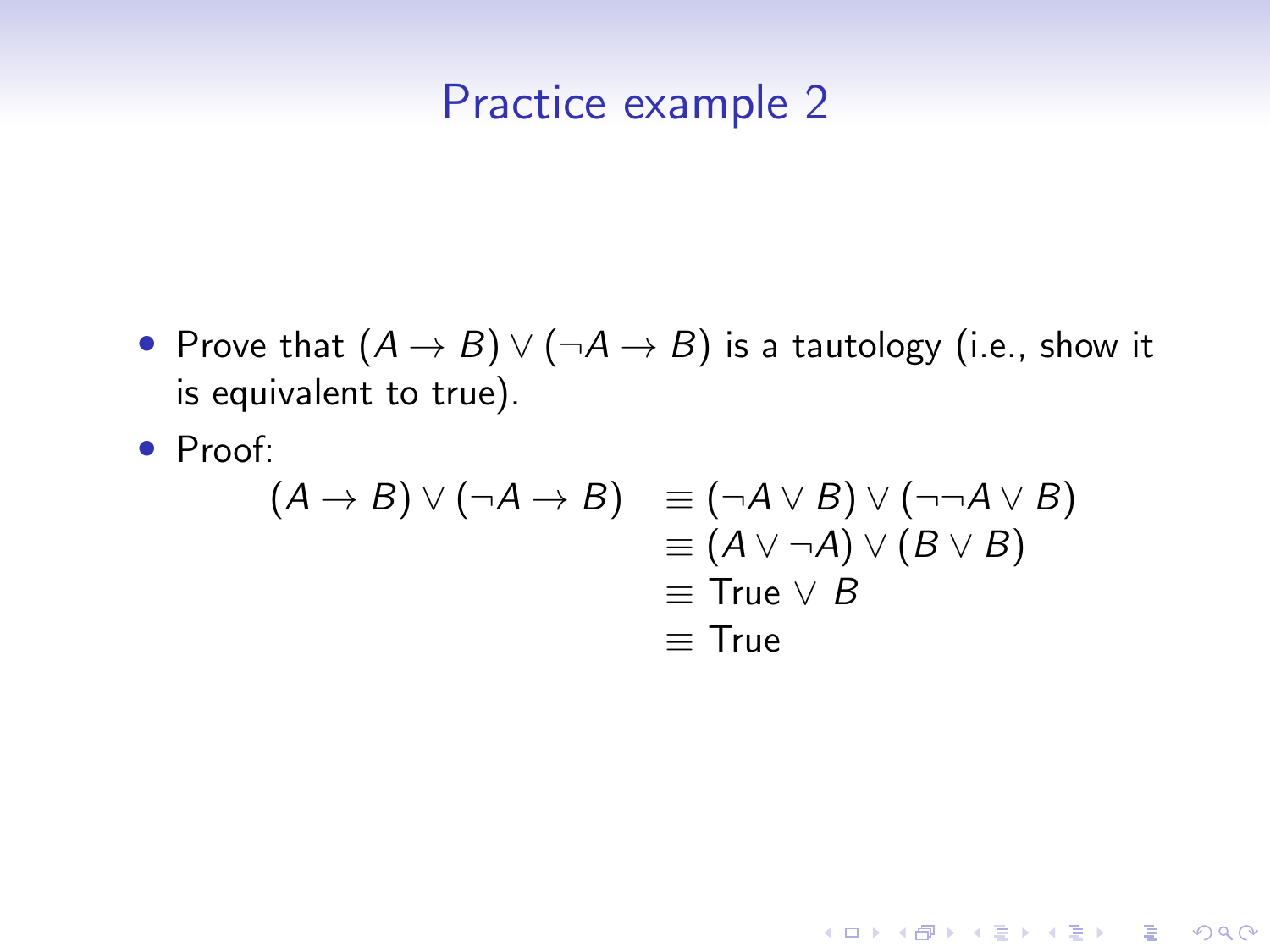- Prove that  $A \rightarrow B \equiv (A \land \neg B) \rightarrow$  False.
- Proof:

$$
(A \land \neg B) \to \mathsf{False} \quad \equiv \neg(A \land \neg B) \lor \mathsf{False}
$$

**Kロトメ部トメミトメミト ミニのQC**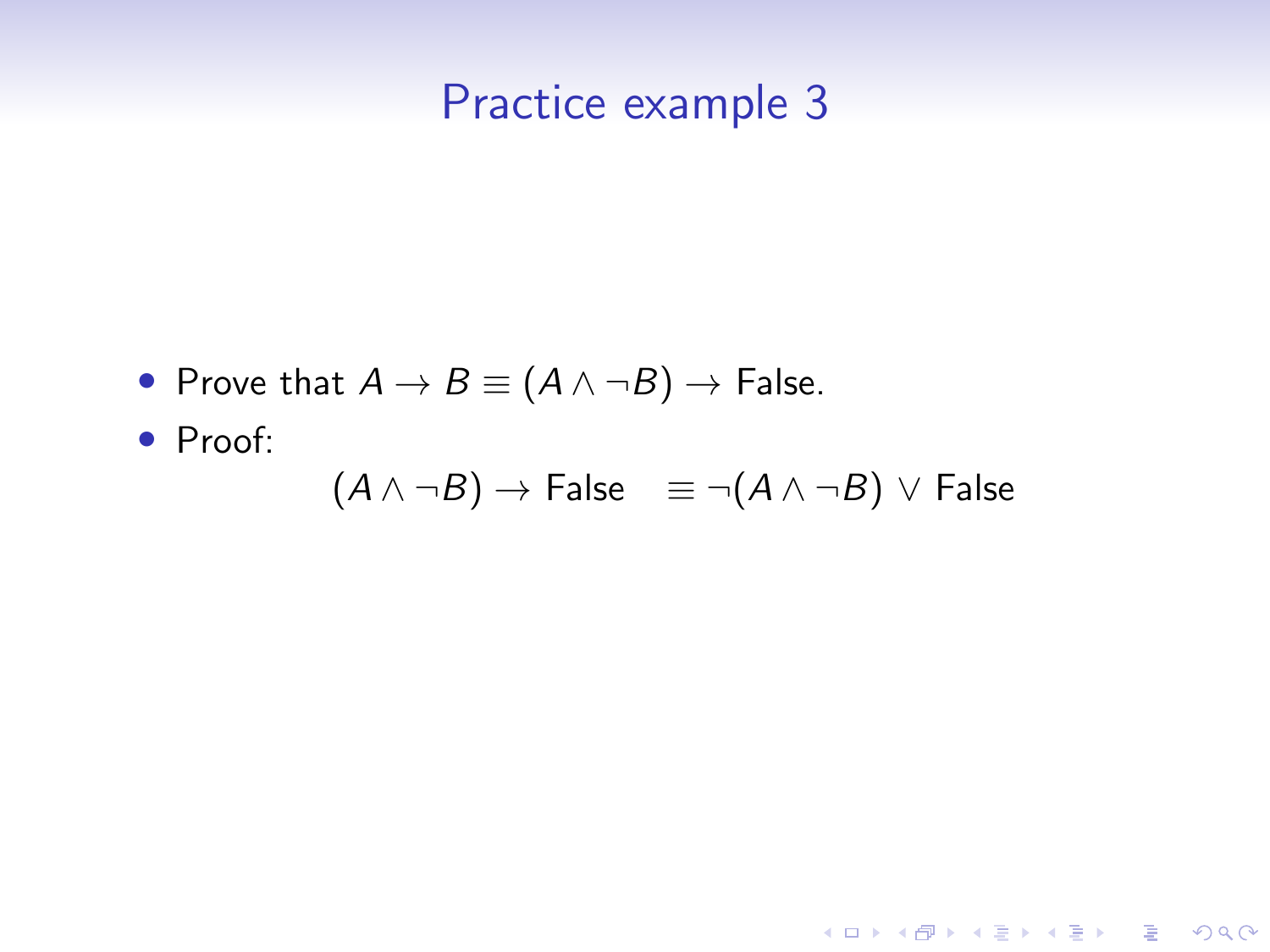- Prove that  $A \rightarrow B \equiv (A \land \neg B) \rightarrow$  False.
- Proof:

$$
(A \land \neg B) \rightarrow \text{False} \equiv \neg(A \land \neg B) \lor \text{False}
$$
  

$$
\equiv (\neg A \lor B) \lor \text{False}
$$

**Kロトメ部トメミトメミト ミニのQC**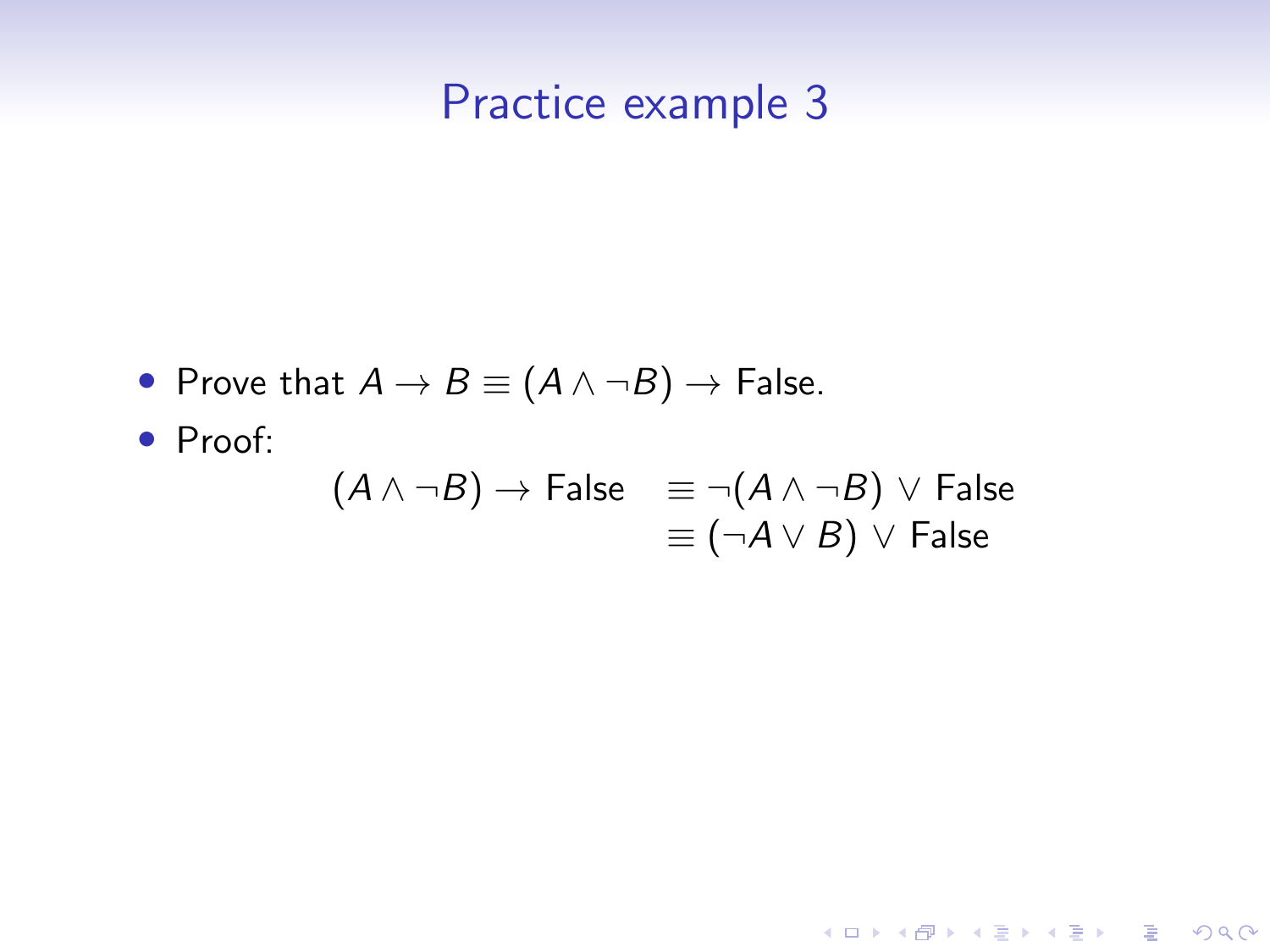- Prove that  $A \rightarrow B \equiv (A \land \neg B) \rightarrow$  False.
- Proof:

$$
(A \land \neg B) \rightarrow \text{False} \equiv \neg(A \land \neg B) \lor \text{False}
$$
  

$$
\equiv (\neg A \lor B) \lor \text{False}
$$
  

$$
\equiv \neg A \lor B
$$

**Kロトメ部トメミトメミト ミニのQC**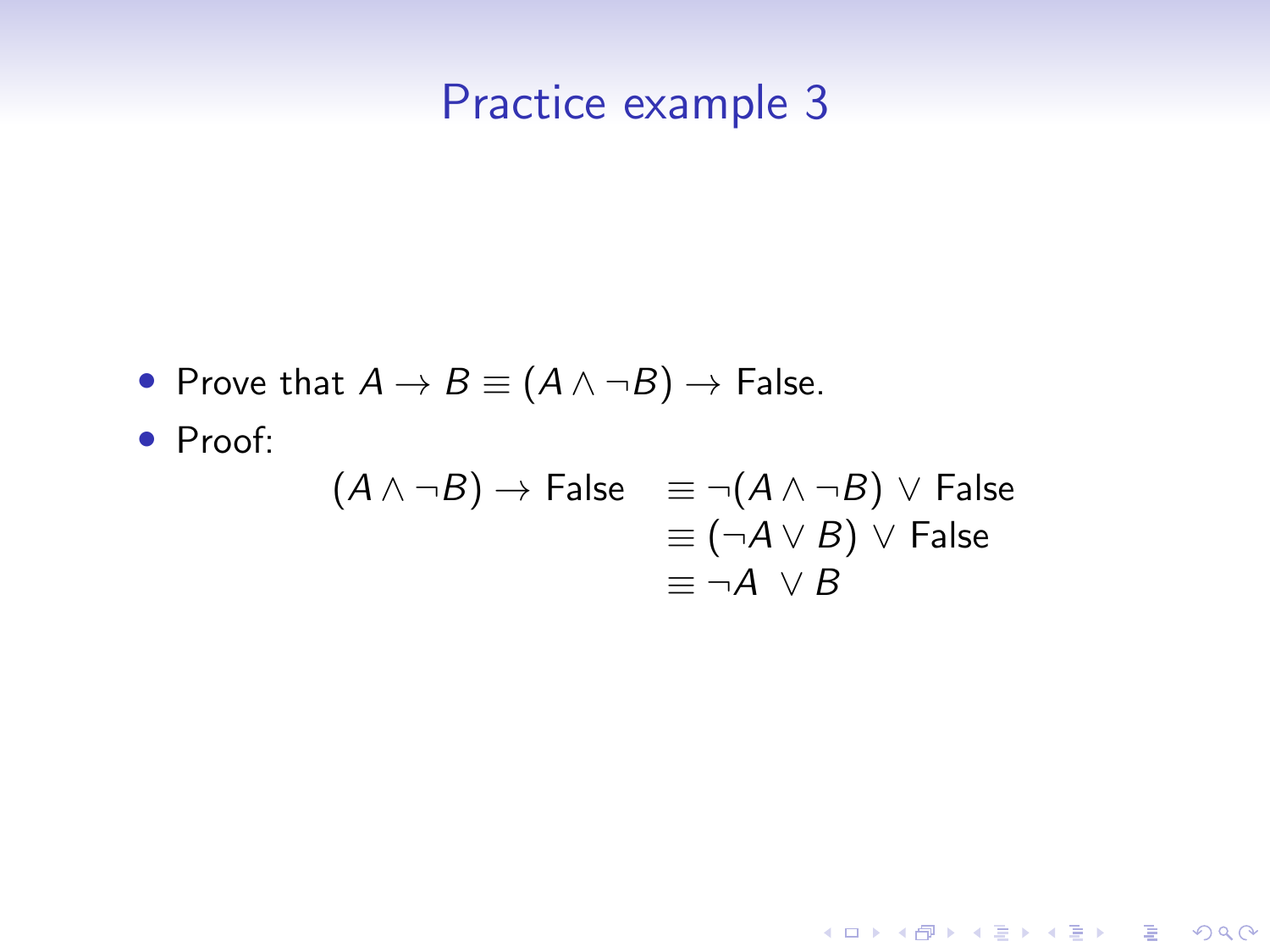# Practice Quine's Method

#### • Show that  $(A \lor B \to C) \lor A \to (C \to B)$  is NOT a tautology.

K ロ ▶ K @ ▶ K 할 ▶ K 할 ▶ | 할 | ⊙Q @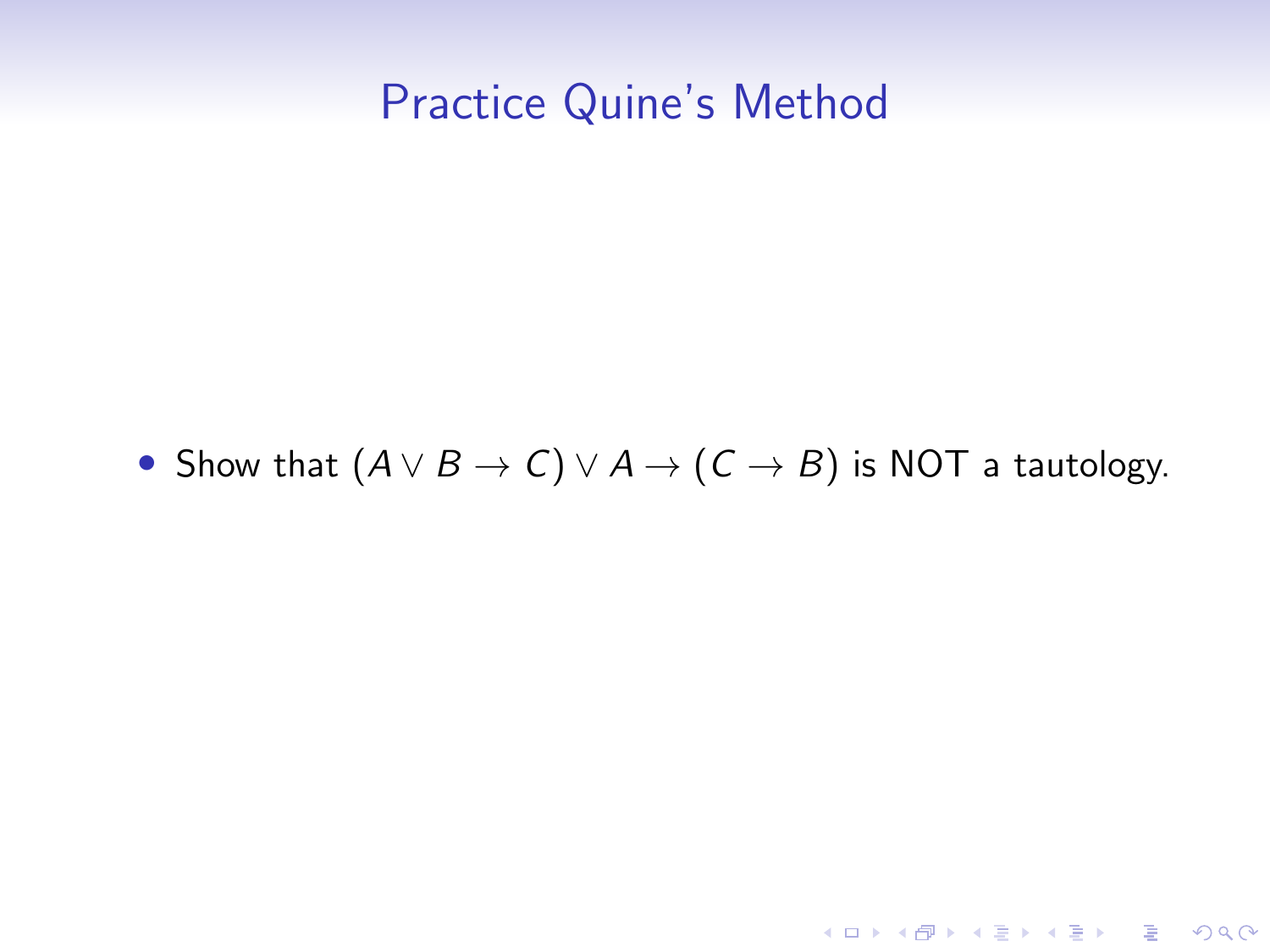Show that  $W = (A \lor B \to C) \lor A \to (C \to B)$  is NOT a tautology.

KO KKOKKEKKEK E DAG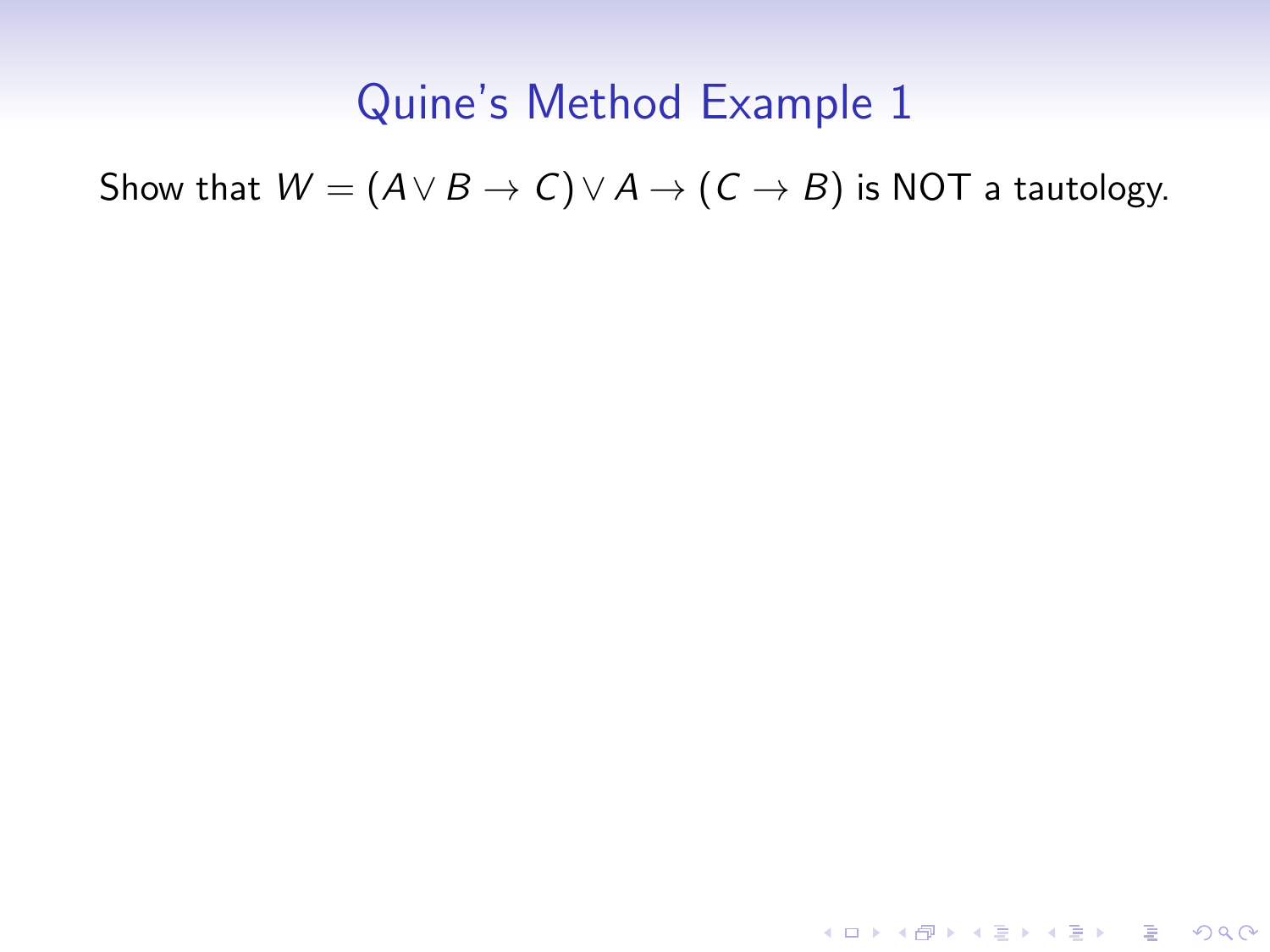Show that  $W = (A \lor B \to C) \lor A \to (C \to B)$  is NOT a tautology.

$$
W(A/\text{True}) \equiv (\text{True} \lor B \to C) \lor \text{True} \to (C \to B)
$$
  

$$
\equiv (\text{True} \to (C \to B)
$$
  

$$
\equiv (C \to B)
$$

KO K K Ø K K E K K E K V K K K K K K K K K

Let  $X = (C \rightarrow B)$ . Then we have: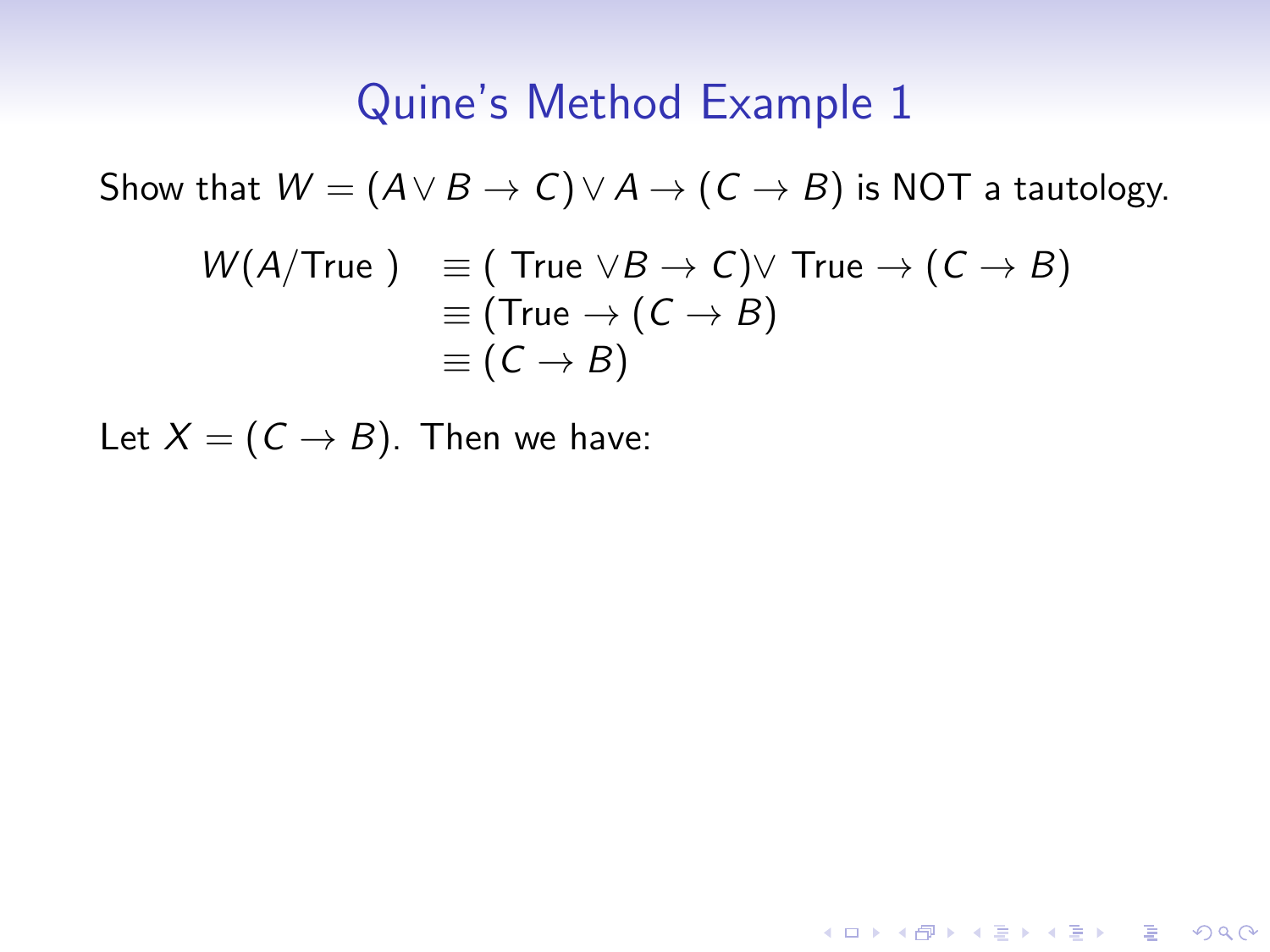Show that  $W = (A \lor B \to C) \lor A \to (C \to B)$  is NOT a tautology.

$$
W(A/\text{True } ) \equiv (\text{True } \vee B \to C) \vee \text{ True } \to (C \to B)
$$
  

$$
\equiv (\text{True } \to (C \to B)
$$
  

$$
\equiv (C \to B)
$$

Let  $X = (C \rightarrow B)$ . Then we have:

$$
X(B/\text{True}) \equiv \text{True}
$$
  
 
$$
X(B/\text{False}) \equiv (C \rightarrow \text{False})
$$
  
 
$$
\equiv \neg C
$$

KO K K Ø K K E K K E K V K K K K K K K K K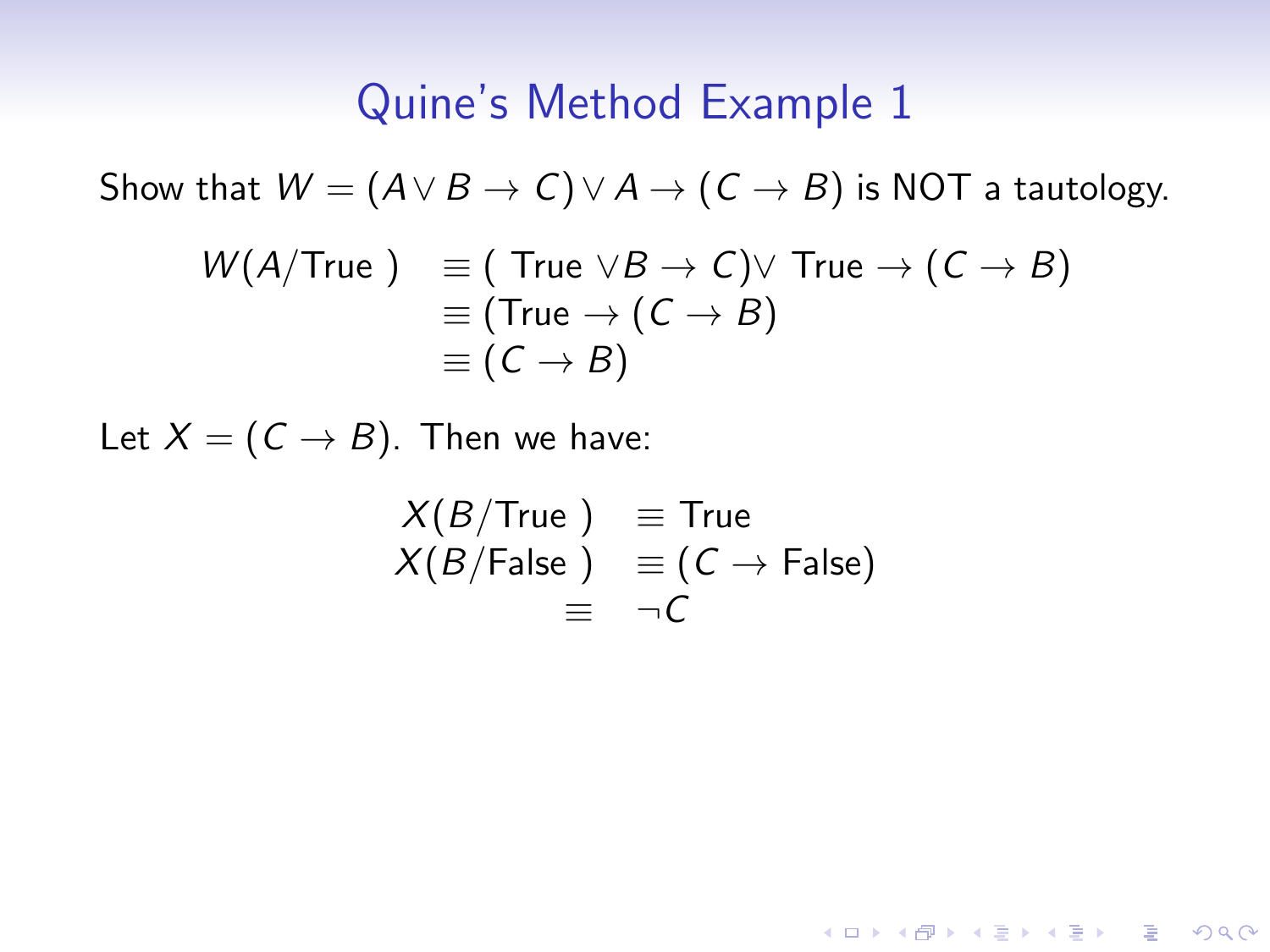Show that  $W = (A \lor B \to C) \lor A \to (C \to B)$  is NOT a tautology.

$$
W(A/\text{True } ) \equiv (\text{True } \vee B \to C) \vee \text{ True } \to (C \to B)
$$
  

$$
\equiv (\text{True } \to (C \to B)
$$
  

$$
\equiv (C \to B)
$$

Let  $X = (C \rightarrow B)$ . Then we have:

$$
X(B/\text{True}) \equiv \text{True}
$$
  
 
$$
X(B/\text{False}) \equiv (C \rightarrow \text{False})
$$
  
 
$$
\equiv \neg C
$$

Let  $Y = \neg C$ . Then we have:

$$
Y(C/True) \equiv False
$$
  
 
$$
Y(C/False) \equiv True
$$

KO K K Ø K K E K K E K V K K K K K K K K K